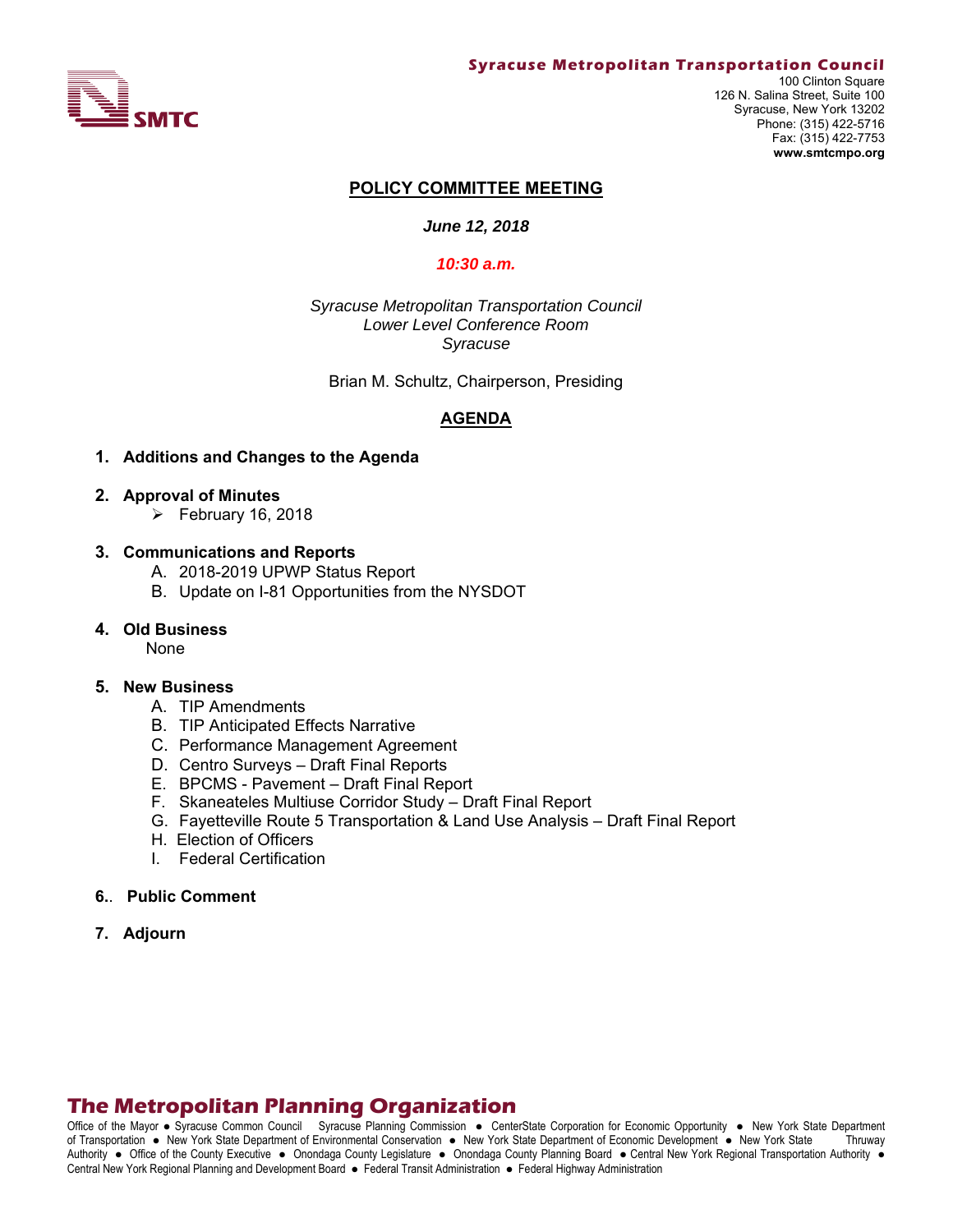# **SYRACUSE METROPOLITAN TRANSPORTATION COUNCIL**

# **MINUTES of the JUNE 12, 2018 POLICY COMMITTEE MEETING**

#### **Voting Members Construction Construction Construction**

Dave Mankiewicz **CEO** CenterState CEO

Brian Schultz, Chair **CNY Regional Transportation Authority** David Bottar CNY Regional Planning & Development Board Neil Burke **City of Syracuse DPW** Timothy Coley Onondaga County Department of Transportation Megan Costa Syracuse-Onondaga County Planning Agency Joe Driscoll Syracuse Common Council Heather Lamendola **City Planning Commission** Daniel Kolinski Empire State Development Corporation Nick Paro **Nick Paro County Legislature** Onondaga County Legislature David Smith NYS Department of Transportation

### **Also Attending**

Maria Chau, FHWA; Rick Lee, CNY Regional Transportation Authority; Mark Frechette, NYSDOT; Cyrenthia Ward, FTA

### **SMTC Staff**

James D'Agostino, Mike Alexander, Kevan Busa, Matthew Byrne, Mario Colone, Jason Deshaies, Andrew Frasier, Kevin Kosakowski, Aaron McKeon, Mary Storholm, Meghan Vitale, and Patricia **Wortley** 

#### **BUSINESS MEETING**

#### **1. CALL TO ORDER**

Chairperson Schultz called the meeting to order at 10:35 a.m., in the Lower Level Conference Room of the Syracuse Metropolitan Transportation Council, Syracuse, NY. The Chairperson stated there was an additional TIP Amendment on the table.

#### **2. APPROVAL OF MINUTES**

The Chairperson inquired if there were any changes to the February 16, 2018 minutes. Hearing none, the Chairperson called for a motion.

Mr. Smith moved and Ms. Costa seconded approval of the minutes. Motion carried.

# **3. COMMUNICATIONS AND REPORTS**

**A. UPWP STATUS REPORT** 

Mr. D'Agostino highlighted the following items: For Public Participation, work on the summer newsletter is underway. Under Federal Legislation, the TIGER program has been replaced by a program called BUILD. We mailed out notices and received a few calls on the program. There are two other federal requirements on today's agenda for adoption. Our new program is under way. Several project scopes are written and are underway. The Armory Square scope is out for a vote now. The Data Collection RFP was re-advertised due to the first vendor changing their prices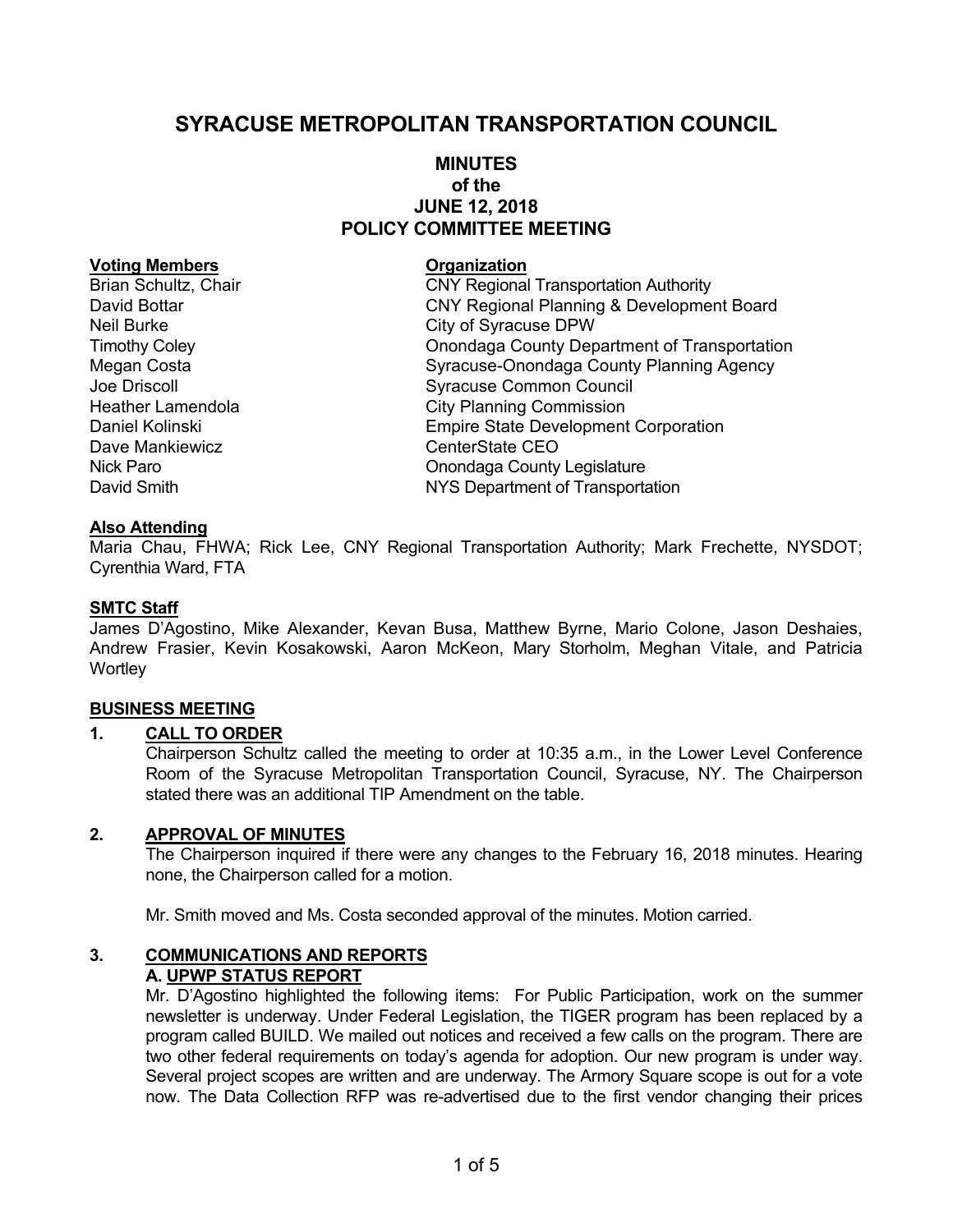when we went to contract. We hope to have the contract in place in the next few weeks. Staff has been conducting traffic counts. Mr. D'Agostino reviewed the studies on the agenda today. Church Street had been on hold until we heard from the Village of North Syracuse regarding their land use planning efforts. We are now moving the project forward. The City requested that we tweak the Geddes Street project. Congestion and queuing have raised some concerns for the city. We printed Centro System Maps as well as large maps for the Hub. We are updating the financial plan in the LRTP following our Federal Certification. Staff will be reaching out to member agencies. Relative to the Travel Demand Model, staff are fine tuning the model calibration. Regarding the TIP, we have several amendments on today's agenda. Mr. D'Agostino reviewed the CMAQ and TAP projects that have been built in our community.

# **B. UPDATE ON I-81 OPPORTUNITES FROM THE NYSDOT**

Mr. Frechette stated they are currently working on a tunnel solution as a possible alternative to the viaduct project. This is a new alternative they are looking at. They have quite a bit to draw upon from previous work. A lot of good information was done on the tunnel solutions. They are trying to draw on those. WSP, the NYSDOT's consultant, released tunnel alternatives. Their orange alternative was the most feasible. They negotiated a contract with Parsons for all of the traditional tunnel functions: operating 24/7, 365 days a year. He described the work. It also includes the environmental impact assessment. They are studying the social and economic considerations. There will be a public involvement component, but they are not a place yet to be holding public meetings. Traditional type meetings: public, neighborhood and meetings in the suburbs.

Other things they have been working on: They completed the subsurface utility exploration work this spring. This is huge component to all of the alternatives. It was a huge effort that started last fall. They are also continuing efforts for job development. They want to see that this project addresses a lot of the benefits of job opportunities. DOT will remain committed to that and will explore the opportunities.

Mr. Mankiewicz inquired as to the projection on the release of the DEIS and is the tunnel a part of the DEIS or separate. Mr. Frechette stated the tunnel is part of the DEIS. They are in the early stages of trying to understand the impacts of the tunnel option. Things need to roll out at the same level. The tunnel alternative has to catch up to the level of the other options. Mr. Mankiewicz inquired as to a projected date as to the release of the DEIS. Mr. Frechette stated that he cannot tell that today as it cannot be released until after the public involvement phase. The information that came out in December needs a lot more meat on it. They are working on that now. Mr. Paro inquired if there was a projected date. Mr. Frechette stated probably in six months.

Mr. Driscoll inquired to the \$10 million in maintenance in the WSP tunnel report and who would be responsible. Mr. Frechette stated that there has to be dedicated staff to a tunnel. Operating expenses are not federally reimbursable. The NYSDOT does not own any tunnels in NYS, they are owned by authorities. The \$10-20 million per year in operation costs is in addition to the cost of building the tunnel. Mr. Paro inquired as to the community grid and if the State would be taking control of maintenance of the grid. Mr. Frechette stated that they will remain owners of all the interstates. The initial conversation was that the NYSDOT would maintain Almond Street. There would need to be an agreement between the state and the city.

# **4. OLD BUSINESS**

None.

# **5. NEW BUSINESS**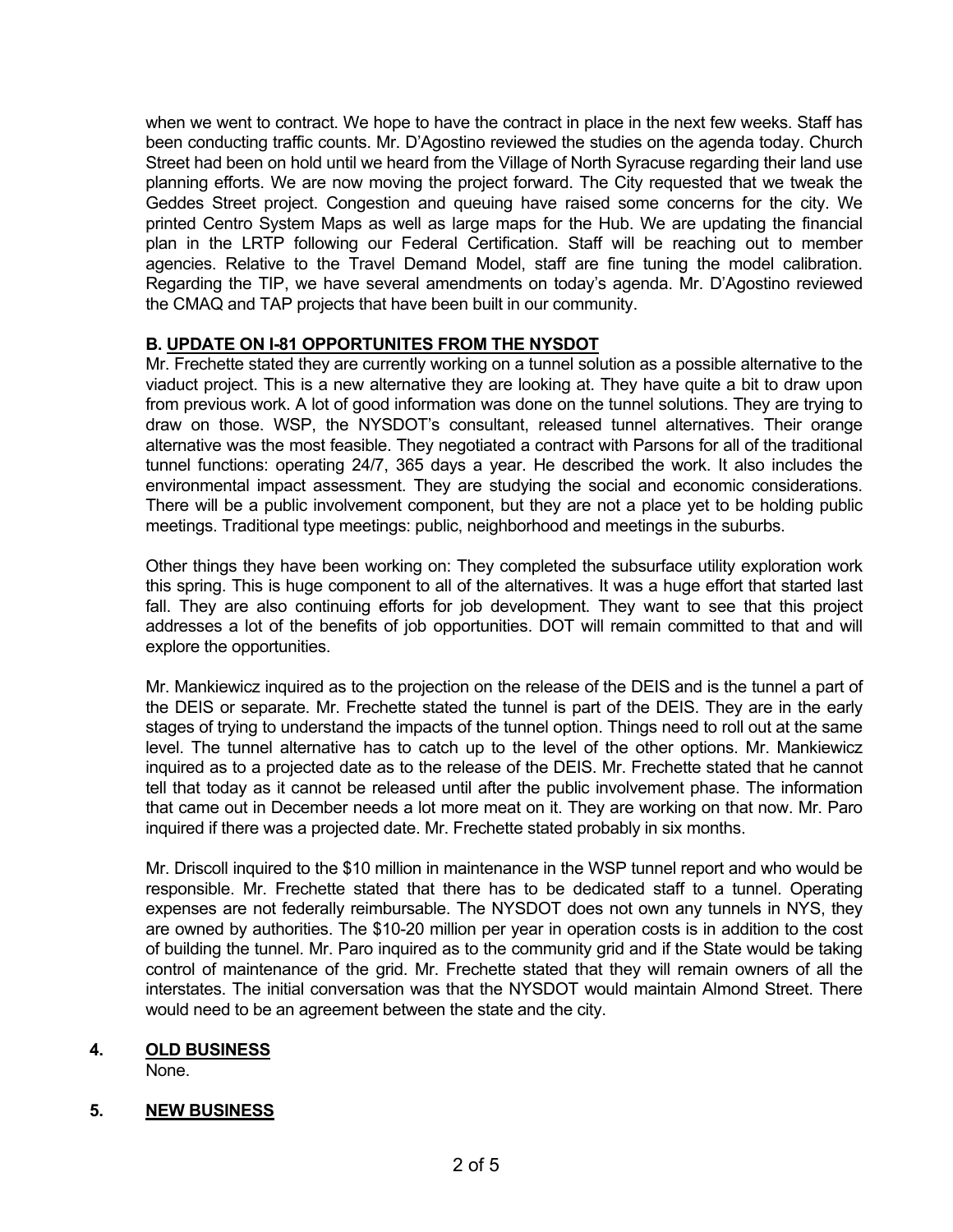# **A. TIP AMENDMENTS**

Mr. D'Agostino stated that following amendments are needed to the 2017-2021 TIP and Statewide TIP to remove projects as well as add one project:

PIN 304360 (Rt. 11 & Rt. 20 Intersection Pavement Rehabilitation). Sponsor New York State Department of Transportation (NYSDOT). Project sponsor requests removal of project from SMTC's program as all prior funds were utilized as offset for other PINs.

PIN 328717 (Onondaga Lake Parkway Corridor Pavement Resurfacing, Rt. 370). Sponsor NYSDOT. Project sponsor requests removal of project from SMTC's program as the project will progress under another PIN in order to address safety concerns within the corridor.

PIN 360383 (VPP/Mill Rt. 91, North of Coleman Hill Road to Rt. 173). Total cost \$650,000. Sponsor NYSDOT. Project sponsor requests removal of project from SMTC's program as no federal dollars will be utilized.

PIN 375563 (City of Syracuse SRTS Neighborhood Greenway, Various Streets). Sponsor City of Syracuse. Project sponsor requests removal of project from SMTC's program.

PIN 395064 (Sidewalk Extension project, Village of Baldwinsville). Sponsor Village of Baldwinsville. Project sponsor requests removal of project from SMTC's program.

PIN 360394 (VPP/Mill Rt. 48, Brown St to Oswego County Line, Onondaga County.) Sponsor NYSDOT. Project sponsors requests addition of project. Compensating offset comes from the deletion of PIN 360383 (VPP/Mill Rt. 91, North of Coleman Hill Rd to Rt. 173).

Mr. Coley moved and Mr. Driscoll seconded a motion to approve the TIP Amendments. Motion carried.

# **B. TIP ANTICIPATED EFFECTS NARRATIVE**

Mr. D'Agostino stated that this is a new federal requirement that must be adopted by MPOs. He stated that we have always done this. The narrative will be added to our TIP as an Appendix. Mr. Colone stated that this has to be in place in order for our federal partners to advance any amendments to our TIP. Ms. Chau stated that if this was not done today when an amendment arrived on her desk she would not be able to authorize it.

Ms. Lamendola moved and Ms. Costa seconded a motion to approve the narrative. Motion carried.

#### **C. PERFORMANCE MANAGEMENT AGREEMENT**

Mr. D'Agostino stated that this is also a new requirement. This is also nothing new to the SMTC as we work and coordinate with the transit agency, state, and MPO.

Mr. Mankiewicz moved and Mr. Coley seconded a motion to approve and execute the agreement. Motion carried.

### **D. CENTRO SURVEYS – DRAFT FINAL REPORT**

Mr. D'Agostino stated that we completed three reports for Centro: Rider, Non-Rider, and Employer. Ms. Vitale gave an overview of the reports.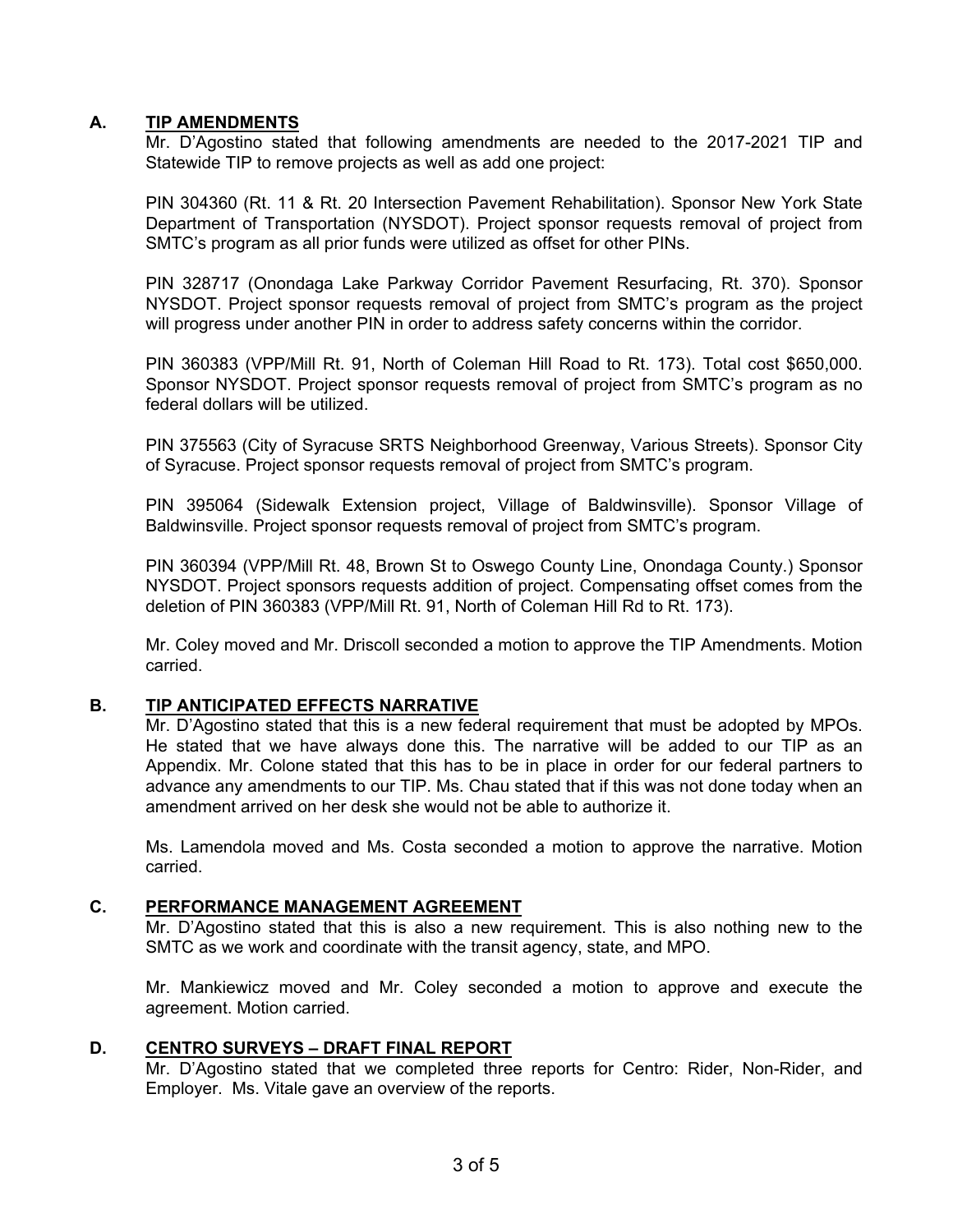Mr. Driscoll inquired about Centro service to the airport as he has heard there is difficulty getting service to the airport. Ms. Vitale stated only a very small number, 12, wanted service to the airport. Mr. Lee stated that they have investigated requests to the airport and have found, in the past, that they are primarily the individuals that work there and ridership has been very, very low. He stated that airport passengers are reluctant to take luggage and ride on a bus. It is being looked at due to the construction. They had service to the airport and stopped it. Mr. Mankiewicz inquired if there was a low hanging fruit that this would be the first or second thing to look at. Ms. Vitale stated that rider comments wanted more nights and weekends. Nonriders noted the frequency and closer service to home. Mr. Driscoll inquired if ridership bears that out on weekend and nights – if the demand was higher. Ms. Vitale stated that it hard to know because those routes are not there. She noted the same comment in the Work Link study. Mr. McKeon reviewed the Work Link study and the ridership levels. There are people that desperately need to get to a third shift. He noted jobs in the Carrier Circle area. Mr. Mankiewicz inquired if the survey was done before or after Uber and Lyft started operating. Ms. Vitale stated the ride services started in July. Mr. Lee stated it is hard to tell if ride services are attributing to the ridership. Discussion followed about Centro working with Uber and Lyft for service.

Mr. Mankiewicz moved and Mr. Driscoll seconded a motion to acknowledge the completion of the reports. Motion carried.

# **E. BPCMS – PAVEMENT – DRAFT FINAL REPORT**

Mr. D'Agostino stated that we have separated the Pavement portion of the report from the Bridge section due to a change in rating of bridges. Mr. Frasier gave an overview of the report.

Mr. Driscoll inquired as to how many Federal Aid-Eligible (FAE) roads are in the City. Mr. Frasier stated 115 roads are FAE. Mr. Frechette stated that number includes all the major roads.

Mr. Bottar moved and Mr. Coley seconded a motion to acknowledge the completion of the report. Motion carried.

### **F. SKANEATELES MULTIUSE CORRIDOR STUDY CENTRO SURVEYS – DRAFT FINAL REPORT**

Mr. D'Agostino stated this study was completed at the request of the Town of Skaneateles. Mr. Alexander gave an overview of the study.

Ms. Costa inquired what option the Town is leaning toward. Mr. Alexander reviewed the politics of the village and the town and their participation in the study. Ms. Costa stated with the CMAQ solicitation this would be a possible project. Mr. D'Agostino stated that the municipalities are aware of the funding opportunity.

Mr. Coley moved and Mr. Kolinski seconded a motion to acknowledge the completion of the report. Motion carried.